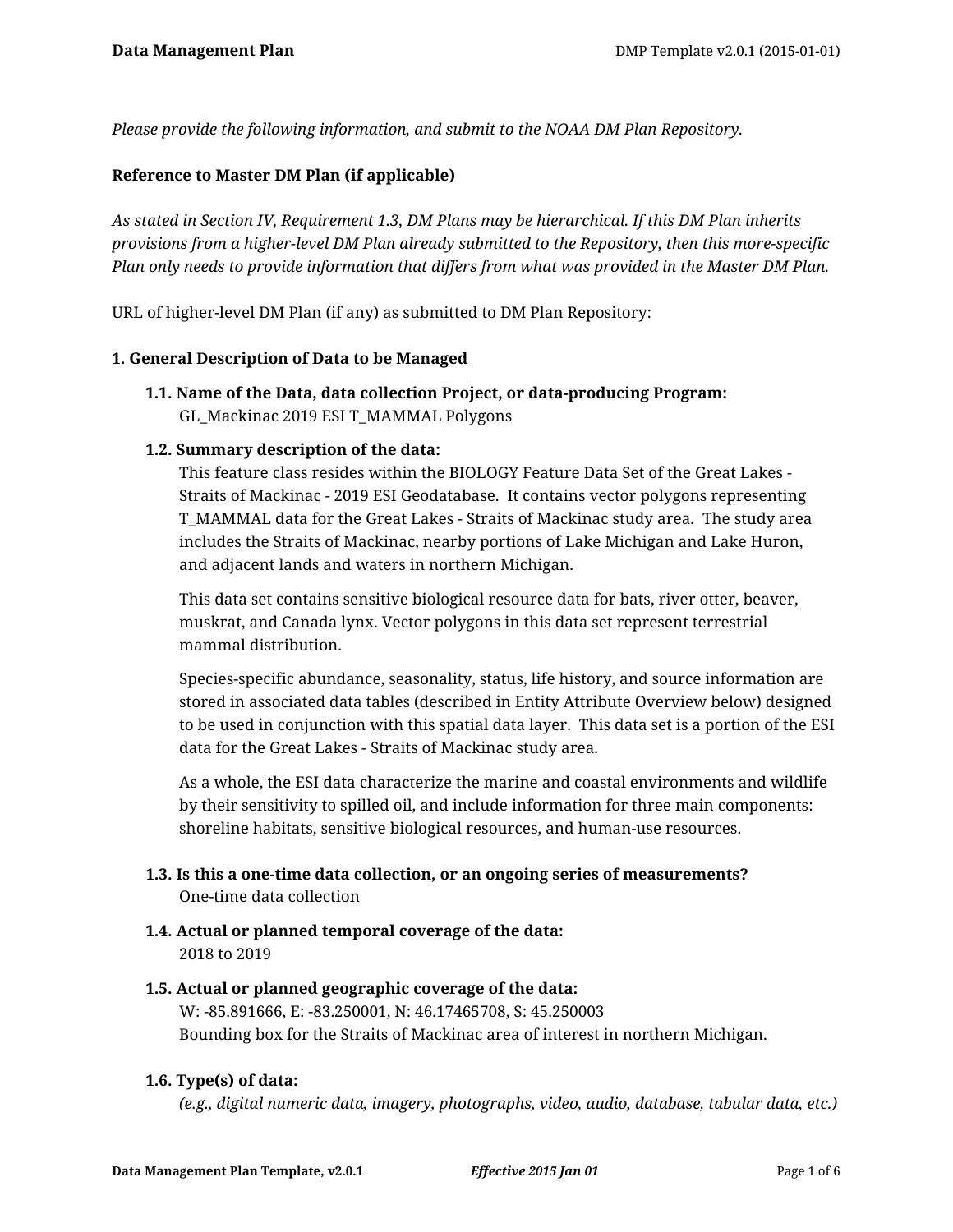Map (digital)

#### **1.7. Data collection method(s):**

*(e.g., satellite, airplane, unmanned aerial system, radar, weather station, moored buoy, research vessel, autonomous underwater vehicle, animal tagging, manual surveys, enforcement activities, numerical model, etc.)*

#### **1.8. If data are from a NOAA Observing System of Record, indicate name of system:**

## **1.8.1. If data are from another observing system, please specify:**

#### **2. Point of Contact for this Data Management Plan (author or maintainer)**

- **2.1. Name:** ESI Program Manager
- **2.2. Title:** Metadata Contact
- **2.3. Affiliation or facility:**
- **2.4. E-mail address:** orr.esi@noaa.gov

## **2.5. Phone number:**

#### **3. Responsible Party for Data Management**

*Program Managers, or their designee, shall be responsible for assuring the proper management of the data produced by their Program. Please indicate the responsible party below.*

## **3.1. Name:**

ESI Program Manager

## **3.2. Title:**

Data Steward

#### **4. Resources**

*Programs must identify resources within their own budget for managing the data they produce.*

## **4.1. Have resources for management of these data been identified?**

# **4.2. Approximate percentage of the budget for these data devoted to data management ( specify percentage or "unknown"):**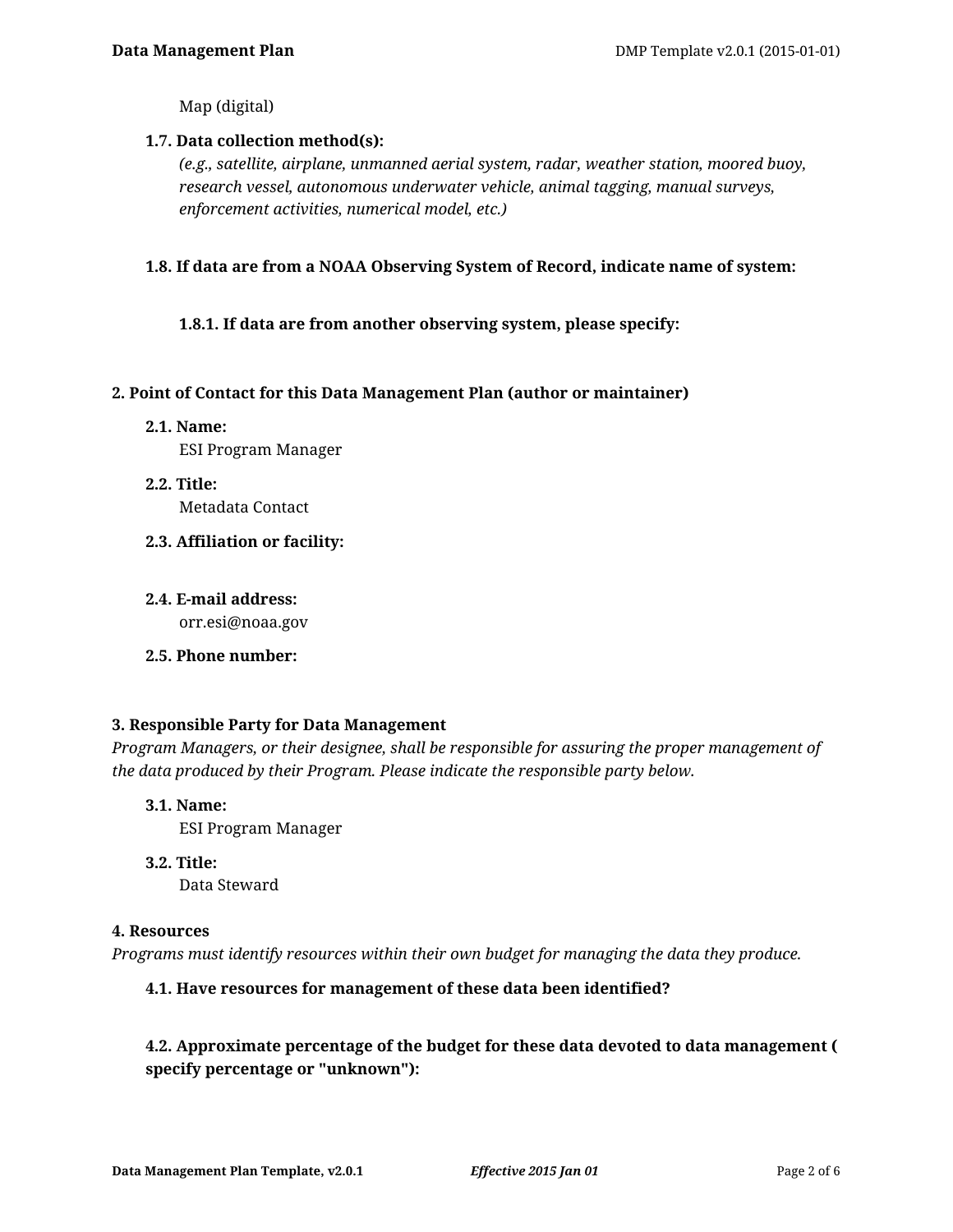#### **5. Data Lineage and Quality**

*NOAA has issued Information Quality Guidelines for ensuring and maximizing the quality, objectivity, utility, and integrity of information which it disseminates.*

## **5.1. Processing workflow of the data from collection or acquisition to making it publicly accessible**

*(describe or provide URL of description):*

Lineage Statement:

Sources and Process Steps cited below in this metadata record include those used for two distinct areas of the Great Lakes: the Straits of Mackinac in northern Michigan, and the St. Clair / Detroit River System in southeastern Michigan. This is because these two study areas were initially combined into a single ArcGIS geodatabase, before being separated for publication. Some sources may pertain to both study areas, while others may pertain to one study area and not the other. As a final procedural step to prepare the geodatabases for publication, the spatial data data corresponding to each respective area were clipped in ArcGIS according to the two distinct geographic study areas.

Process Steps:

- 2019-09-23 00:00:00 - Two main sources of data were used to depict terrestrial mammal distribution and seasonality for the T\_MAMMAL data layer: 1) personal interviews with resource experts from U.S. Fish and Wildlife Service (USFWS) and 2) published and unpublished reports and datasets. Terrestrial mammals depicted in this atlas include bats, river otter, beaver, muskrat, and Canadian lynx. Species that are federally and state listed, and those that are vulnerable to oiling and response activities, are specifically emphasized. Threatened and endangered mammals include Canadian lynx (FT, SE), little brown bat (SSC), and northern long-eared bat ( FT, SSC). Terrestrial mammal occurrence and seasonality information displayed in this atlas are based on data supplied by USFWS and MNFI. In addition to the species mapped, other terrestrial mammals may occur in the study area, but are not included due to their ubiquity in the area, lack of vulnerability to oiling and response activities, and/or lack of data.

- 2019-09-23 00:00:00 - The above digital and/or hardcopy sources were compiled by the project biologist to create the T\_MAMMAL data layer. Depending on the type of source data, three general approaches are used for compiling the data layer: 1) information gathered during initial interviews and from hardcopy sources are compiled onto U.S. Geological Survey 1:50,000 topographic quadrangles and digitized; 2) hardcopy maps are digitized at their source scale; 3) digital data layers are evaluated and used "as is" or integrated with the hardcopy data sources. See the Lineage section for additional information on the type of source data for this data layer. The ESI, biology, and human-use data are compiled into the standard ESI digital data format. A second set of interviews with participating resource experts are conducted to review the compiled data. If necessary, edits to the T\_MAMMAL data layer are made based on the recommendations of the resource experts, and final hardcopy maps and digital data are created.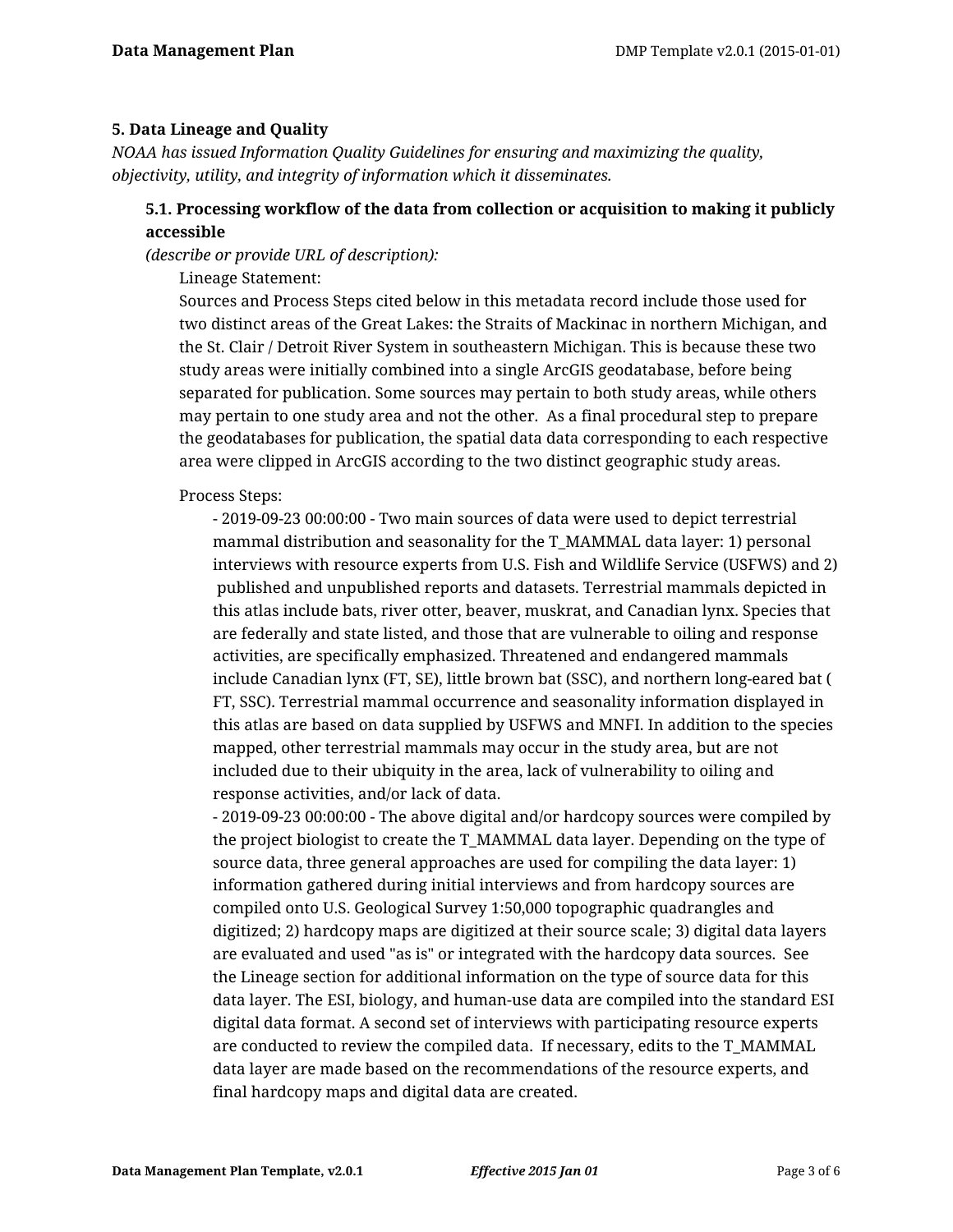- 2019-09-30 00:00:00 - Sources and Process Steps cited above in this metadata record include those used for two distinct areas of the Great Lakes: the Straits of Mackinac in northern Michigan, and the St. Clair / Detroit River System in southeastern Michigan. This is because these two study areas were initially combined into a single ArcGIS geodatabase, before being separated for publication. Some sources may pertain to both study areas, while others may pertain to one study area and not the other. As a final procedural step to prepare the geodatabases for publication, the spatial data data corresponding to each respective area were clipped in ArcGIS according to the two distinct geographic study areas.

# **5.1.1. If data at different stages of the workflow, or products derived from these data, are subject to a separate data management plan, provide reference to other plan:**

**5.2. Quality control procedures employed (describe or provide URL of description):**

## **6. Data Documentation**

*The EDMC Data Documentation Procedural Directive requires that NOAA data be well documented, specifies the use of ISO 19115 and related standards for documentation of new data, and provides links to resources and tools for metadata creation and validation.*

#### **6.1. Does metadata comply with EDMC Data Documentation directive?** No

## **6.1.1. If metadata are non-existent or non-compliant, please explain:**

Missing/invalid information:

- 1.7. Data collection method(s)
- 4.1. Have resources for management of these data been identified?
- 4.2. Approximate percentage of the budget for these data devoted to data management
- 5.2. Quality control procedures employed
- 7.1. Do these data comply with the Data Access directive?
- 7.1.1. If data are not available or has limitations, has a Waiver been filed?
- 7.1.2. If there are limitations to data access, describe how data are protected
- 7.4. Approximate delay between data collection and dissemination
- 8.1. Actual or planned long-term data archive location

- 8.3. Approximate delay between data collection and submission to an archive facility

- 8.4. How will the data be protected from accidental or malicious modification or deletion prior to receipt by the archive?

## **6.2. Name of organization or facility providing metadata hosting:**

NMFS Office of Science and Technology

## **6.2.1. If service is needed for metadata hosting, please indicate:**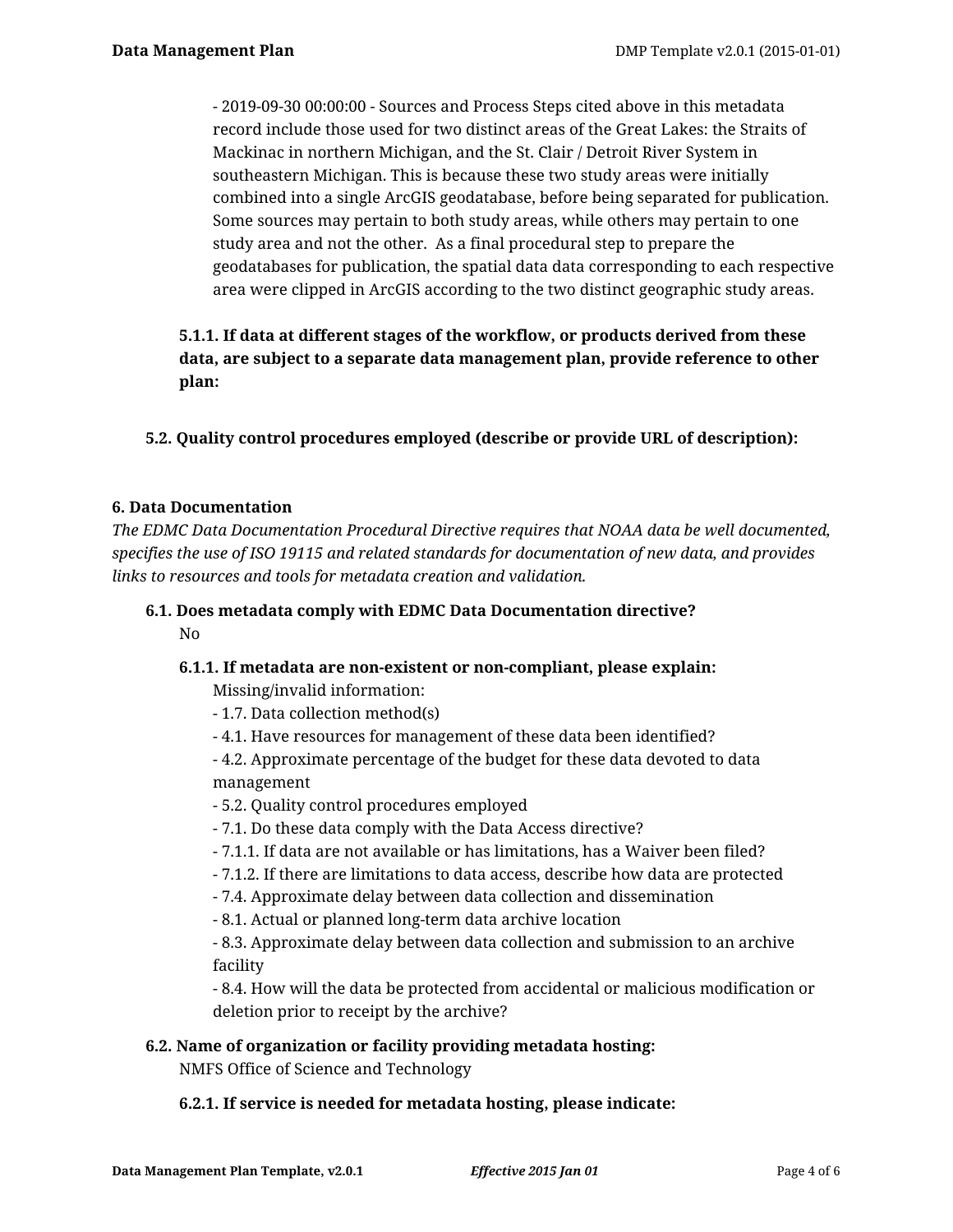## **6.3. URL of metadata folder or data catalog, if known:**

https://www.fisheries.noaa.gov/inport/item/58471

#### **6.4. Process for producing and maintaining metadata**

*(describe or provide URL of description):*

Metadata produced and maintained in accordance with the NOAA Data Documentation Procedural Directive: https://nosc.noaa.gov/EDMC/DAARWG/docs/EDMC\_PD-Data\_Documentation\_v1.pdf

## **7. Data Access**

*NAO 212-15 states that access to environmental data may only be restricted when distribution is explicitly limited by law, regulation, policy (such as those applicable to personally identifiable information or protected critical infrastructure information or proprietary trade information) or by security requirements. The EDMC Data Access Procedural Directive contains specific guidance, recommends the use of open-standard, interoperable, non-proprietary web services, provides information about resources and tools to enable data access, and includes a Waiver to be submitted to justify any approach other than full, unrestricted public access.*

## **7.1. Do these data comply with the Data Access directive?**

**7.1.1. If the data are not to be made available to the public at all, or with limitations, has a Waiver (Appendix A of Data Access directive) been filed?**

**7.1.2. If there are limitations to public data access, describe how data are protected from unauthorized access or disclosure:**

# **7.2. Name of organization of facility providing data access:**

Office of Response and Restoration (ORR)

## **7.2.1. If data hosting service is needed, please indicate:**

#### **7.2.2. URL of data access service, if known:**

https://response.restoration.noaa.gov/esi\_download

## **7.3. Data access methods or services offered:**

Data can be accessed by downloading the zipped ArcGIS geodatabase from the Download URL (see Distribution Information). Questions can be directed to the ESI Program Manager (Point Of Contact).

## **7.4. Approximate delay between data collection and dissemination:**

## **7.4.1. If delay is longer than latency of automated processing, indicate under what**